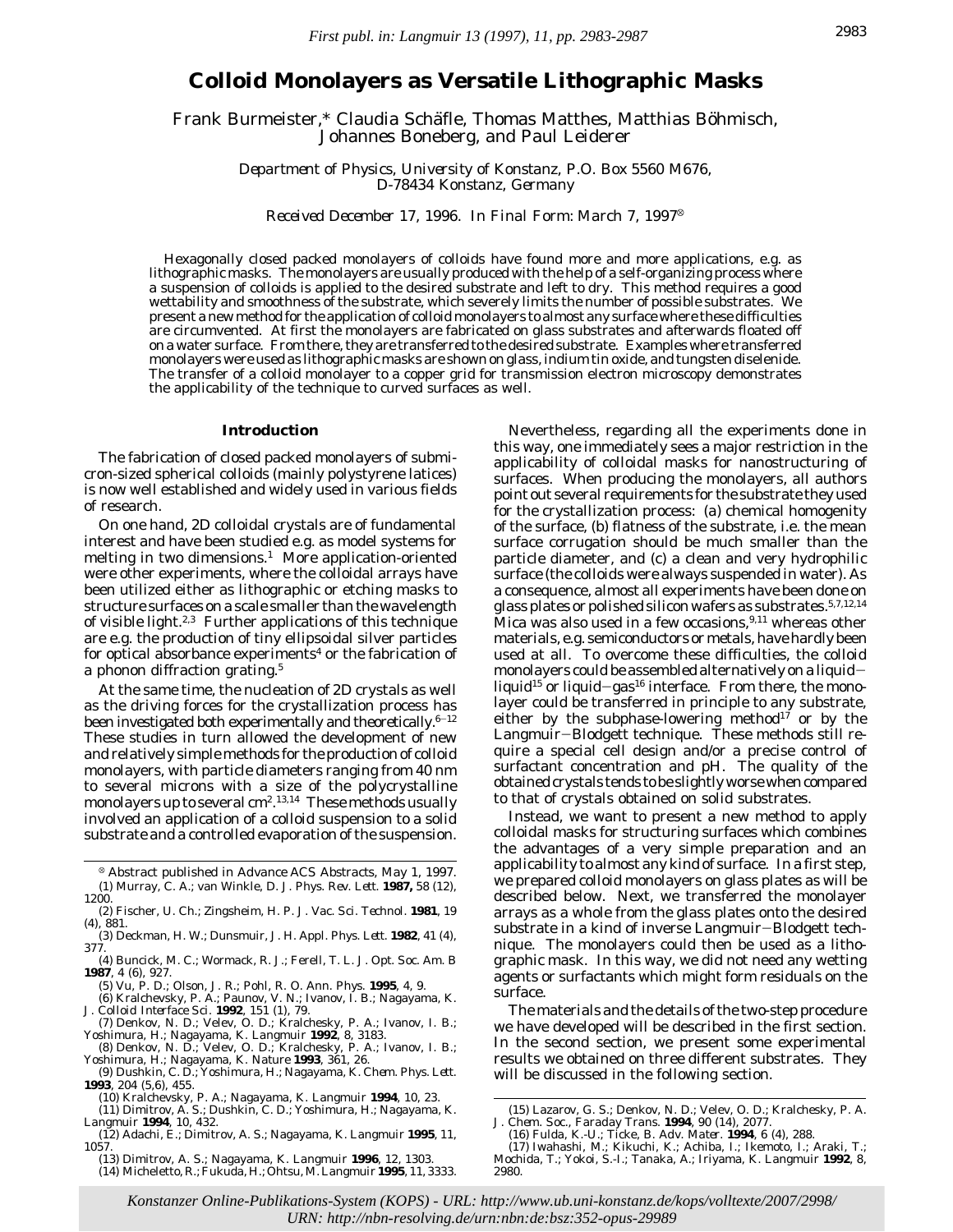## **Experimental Section**

The sulfatized and sterically stabilized polystyrene latex spheres were purchased from Bang Laboratories, Inc. with a mean diameter of 840 nm, measured by static light scattering. The initial volume fraction of 10% was diluted with millipore water to about 1%.

**Monolayer Fabrication.** In principle, we followed the method of Micheletto et al.<sup>14</sup> for the production of 2D arrays of colloids in a first step. Microscope glass slides were cut into pieces of roughly 1 cm2 and ultrasonicated in mucasol (Merz GmbH, Frankfurt), acetone, ethanol, and deionized water prior to use. Then, a drop of  $10-20 \mu L$  of diluted colloidal suspension was applied to the slightly tilted substrate. The evaporation of the excess water took place in a closed chamber with control over temperature and ambient humidity. The evaporation process lasted several hours, leaving close-packed polycrystalline monolayers of up to 1 cm2, with typical domain sizes of several hundreds of square micrometers.

**Transfer of Monolayers.** The crucial step in our method is the removal of the colloid monolayer as a whole from the glass substrate on which it was prepared. This was done by floating off the whole monolayer in millipore water, which simply means a controlled dipping of the glass plate into water at a small but constant velocity. As soon as the glass plate touched the water surface, water started to penetrate the gap between the colloid monolayer and the glass surface. In this way, the monolayer was stripped off gradually and remained at the water surface without any wrinkling or folding. From there, it was transferred to the desired substrate by touching it from above with the horizontally held substrate.

In order to perform a controlled dipping of the glass substrates, we used an apparatus which was originally built for sol-gel processes. With its help, we could move the glass plates vertically into a water-containing vessel at constant velocities smaller than 1 mm/s. This turned out to be crucial for successfully floating off the monolayers. Afterward we could still observe the typical irridescent colors<sup>9,11</sup> from the crystalline arrays floating on the water surface. This was a clear indication of their preserved ordering. After some practice, we managed to transfer polycrystalline arrays as large as 0.5 cm2.

**Materials and Instrumentation.** We used three different materials as substrates in the final step of our method. The first ones were glass plates coated with 100 nm of ITO (indium tin oxide). ITO is transparent and sufficiently conductive to be a suitable substrate for both optical and electron microscopy. The second kind of samples were single crystals of the layered semiconductor WSe<sub>2</sub>, which were grown by the vapor phase transport method.18 For a review of its material properties see for instance ref 19. After cleavage with an adhesive tape, they exhibited atomically flat and inert van der Waals surfaces. The third substrates were copper grids with a mean mesh size of 10  $\mu$ m. They are normally used for electron microscopy and were purchased from Plano W. Plannet GmbH, Wetzlar.

For a first inspection of the monolayer arrays, we used an optical microscope with a magnification up to  $1000 \times$ , which was equipped with a CCD camera and a videoprinter.

Metal-coated or conductive samples were also examined with a Stereoscan 100 SEM (scanning electron microscope) from Cambridge Instruments. Nonconductive samples were sputtercoated with gold before examination. The AFM (atomic force microscope) measurements were carried out with a Topometrix Explorer in the constant force mode. We utilized V-shaped  $Si<sub>3</sub>N<sub>4</sub>$ cantilevers with nominal force constants of 0.032 N/m. The tip shape was pyramidal with a quadratic base. For the STM (scanning tunneling microscope) measurements, we used a homebuilt instrument in the constant current mode with electrochemically etched Pt/Ir tips.

#### **Results**

To demonstrate the basic principles of our technique, we show a colloid monolayer which was transferred onto an ITO-coated glass plate. The ITO substrate was not



**Figure 1.** SEM micrographs of gold-coated colloid monolayers (diameter 840 nm), magnification 2300 $\times$ : (a) on glass, as prepared; (b) transferred onto ITO.

pretreated prior to use and exhibited a mean surface corrugation of 20 nm as measured by AFM. Before the transfer, we evaporated a thin layer of approximately 60 nm of gold onto the colloidmonolayer, which was fabricated as described above.

Figure 1 shows a SEM comparison between the colloid monolayer before the transfer (a), where it is still on the glass substrate, and (b) after the transfer on the ITO substrate. In both cases, the typical structure of monolayer arrays with differently oriented crystal domains, cracks,20 and grain boundaries can be seen. In the transferred monolayer, the individual crack size appears to be larger than before the transfer. Also, at some locations, single particles are missing. However, the suitability as a lithographic mask is still given and demonstrated by the AFM images Figure 2a. They were both taken with the same tip immediately after each other.

In Figure 2a, the glass substrate after floating off the colloid monolayer can be seen. Regularly arranged gold dots are left on the surface. Their symmetry and arrangement mirrors the former positions of the voids between the spheres. Some larger gold patches are due to stacking faults and cracks in the colloid monolayer. After floating off the monolayer, it was picked up with the ITO substrate and used as a lithographic mask for a second time. After the second deposition of 60 nm of Au, the colloids were removed in an ultrasonic bath. The result can be seen in Figure 2b. Note that the gold dots are

<sup>(18)</sup> Al-Hilly, A.; Evans, B. *J. Cryst. Growth* **1972**, *15*, 93. (19) Aruchamy, A.*Photoelectrochemistry and Photovoltaics of Layered Semiconductors;* Kluwer: London, New York, 1992.

<sup>(20)</sup> Crack formation occurs due to swelling of the colloids when they are suspended in water and a consequent shrinking after drying and transfer to the high-vacuum conditions in a SEM.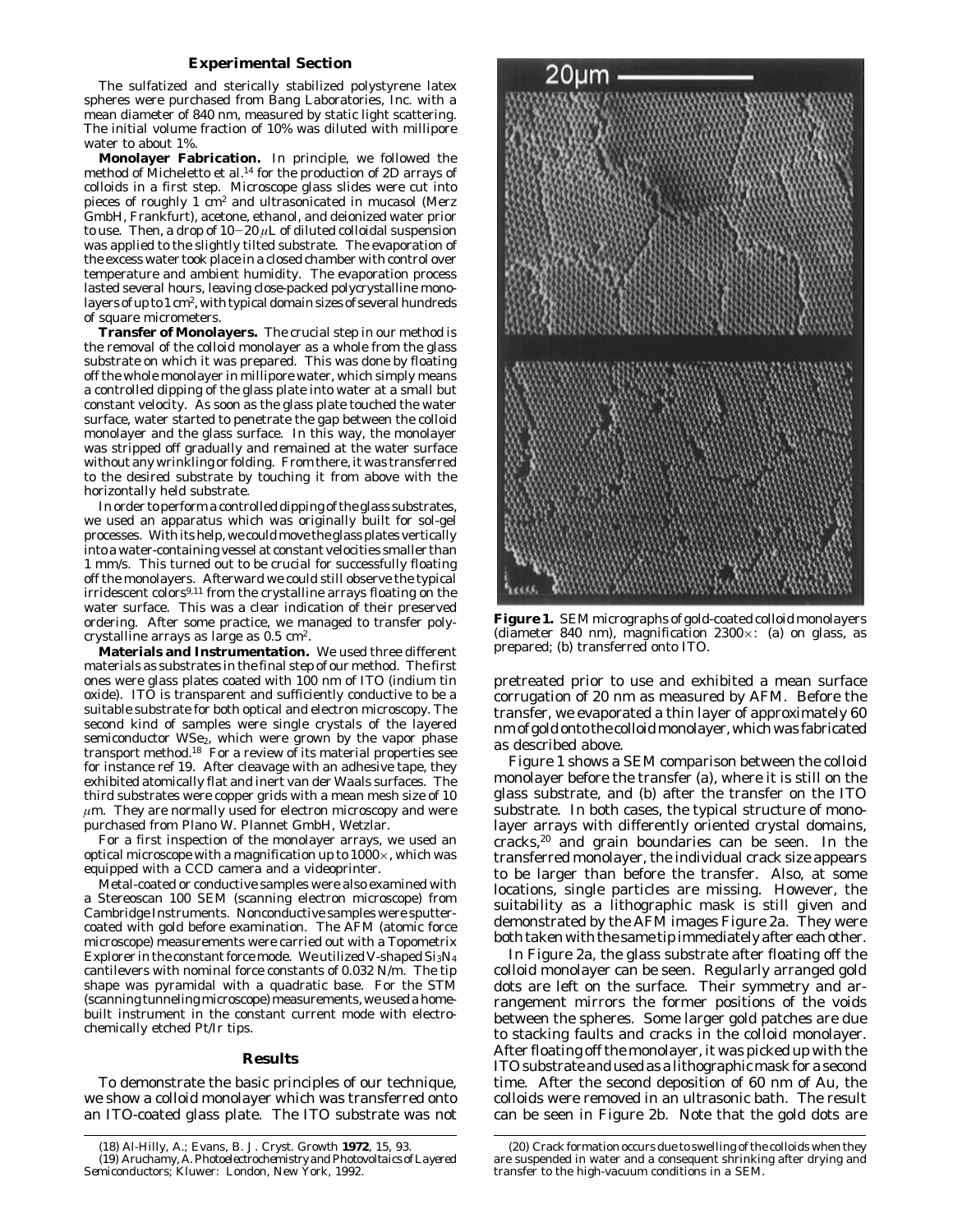

**Figure 2.** (a) AFM micrographs of gold nanostructures evaporated through the colloid monolayer of Figure 1: (a) on glass; (b) on ITO. The depicted area is 10 *µ*m2. The height of the structures is 60 nm.

smaller than the structures in Figure 2a. Their slightly reduced size can be explained by the decreased size of the voids due to the first gold coating. In both cases, the aspect ratios of the gold dots were comparable to those of the imaging tip, which resulted in tip convolution effects. As a consequence, the gold dots did not appear triangular as would be expected. However, their trigonal shape was later confirmed in SEM measurements.

We then turned to a semiconducting substrate and chose a WSe<sub>2</sub> single crystal. Because its surface is extremly hydrophobic, all previous attempts to fabricate a colloid monolayer on this surface failed. With our new technique however, we succeeded in transferring a colloid monolayer of several square millimeters onto the crystal. The monolayer was then used as a lithographic mask as before. Prior to a final examination by an STM (Figure 3), we removed the particles withmillipore water in an ultrasonic bath.

As expected, we observed hexagonal patterns of gold dots on the surface with their height corresponding to the evaporated thickness of the gold film. Again, their shape and lateral dimensions could not be exactly identified, as



**Figure 3.** STM micrograph of gold nanostructures on the surface of a  $WSe_2$  single crystal. The picture is represented in a 3D mode; the height of the structures is 70 nm. The arrow highlights a metal dot which shifted sideways and left its lattice site.

their dimensions and aspect ratios were comparable to those of the STM tip (a SEM micrograph taken afterward revealed triangular structures with a side length of roughly 150 nm). One of the gold dots, which is marked by an arrow, moved out of its lattice site, probably during the removal of the colloids in the ultrasonic bath. This might possibly be due to the high surface mobilities of metal islands on such surfaces.<sup>21</sup> In the vicinity of the large gold dots, smaller hillocks with diameters of several nanometers could be observed. Presumably, gold atoms diffused along the surface during the deposition and clustered into these hillocks. It is also remarkable that the surrounding WSe<sub>2</sub> surface was still atomically smooth and could be imaged with atomic resolution (only visible at higher magnifications). There, it was even possible to obtain *I*-*V* curves which exhibited Schottky-like behavior similar to *I*-*V* curves measured on freshly cleaved samples.

To our knowledge, this is the first time that regularly arranged metal dots of submicron size could be deposited and imaged by STM on such a surface. *I*-*V* spectroscopy with local resolution should now be possible to investigate e.g. the local band-bending around these metal islands.

As a last example, we used a 'substrate' which is neither hydrophilic nor flat: a copper grid, normally used for transmission electron microscopy. Again, the monolayer was picked up by touching it from above with the copper grid. Parts a and b of Figure 4 are photographs of optical microscope pictures, taken in the reflection and transmission modes, respectively. Great portions of the grid were covered with a monolayer, even in the openings between the copper bars. Because it was not possible to focus the colloids on a copper bar and those in the center of the mesh next to it simultaneously (focus depth approximately  $0.5 \mu m$ ), we concluded a slight bending of the monolayer. This was again a clear indication of the unexpected stability of the colloid monolayers and demonstrates that our method should be applicable to curved surfaces as well. Finally in Figure 4c, which was taken with the SEM, one sees the same monolayer imaged from the backside; i.e., the grid was rotated for inspection. In fact, that means that we have fabricated a transportable lithographicmask.

## **Discussion**

Floating off the colloid monolayers was strongly based on the unique properties of water with its high surface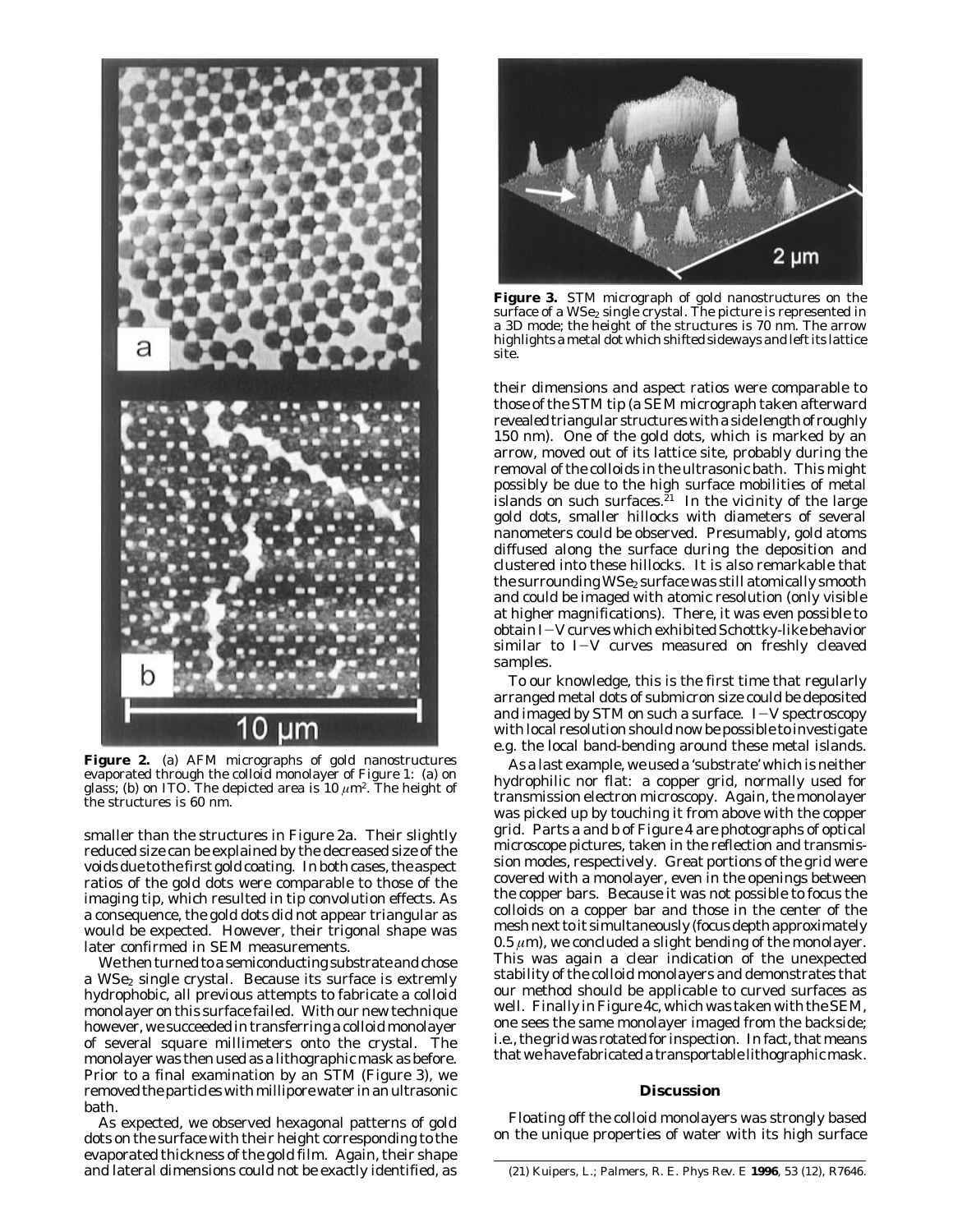



**Figure 4.** Optical microscope pictures of a TEM grid covered by a transferred colloid monolayer: (a) reflection mode; (b) transmission mode. (c) SEM micrograph where the backside of the grid of parts a and b can be seen. Note the preserved ordering of the PS latices.

tension22,23 and the difference in wettability between the glass substrates and the colloid monolayer. For instance, we managed to float off and pick up the same monolayer from a glass plate several times, while floating off colloid monolayers from other substrates than glass failed. Floating off the monolayers in other liquids than water was not successful either.

In a first approximation, we assume that, as soon as water penetrates the gap between the hydrophilic glass surface and the mainly hydrophobic<sup>24,25</sup> latex spheres, it forms relatively large contact angles<sup>26</sup> with the spheres. In this way, the particles are strongly attached to the water-air interface.<sup>27,28</sup> When the thickness of the water layer is further increased, the particles remain at the water surface and are thus detached from the substrate.

Another question which immediately arises is the origin of the stability of the monolayers. It is well-known that the particles experience a mutual attraction due to van der Waals forces, which diverges at very small distances. In order to prevent coagulation, the particles are usually protected by a special surface treatment to induce electrostatic repulsion.<sup>24,25</sup> This effectively leads to a potential barrier, which is much higher than their thermal energy *kT*. However, at the end of the evaporation process, when the top of the particles protrudes from the water surface, the particles experience strong capillary forces, which gives rise to their aggregation. $6$  Furthermore, when the suspension had dried completely, the particles probably lost their electrostatic repulsion due to dissociated surface groups.<sup>15</sup>

As the surfactant concentration was not specified by the manufacturer, we also performed experiments with particles which were thoroughly cleaned prior to use in an ion exchanger. Neither the process of crystallization nor their behavior when they were floated off showed any significant deviations compared to that of the uncleaned particles.

An aditional stabilization mechanism might arise from capillary forces between the colloid particles. As soon as the particle array is immersed into water, the water will form micromenisci in the array voids. The resulting surface tension force posseses a horizontal component pointing from the center of the spheres toward the voids.<sup>27</sup>

All in all, the particles were so strongly bound that even a repeated immersion in water did not lead to the complete dissolution of the monolayers. In most cases, they broke into pieces, probably due to mechanical stresses during the floating process. These pieces were comparable to the '2D-sheets' observed by Velev et al.<sup>24</sup> and consisted of typically 10-100 particles. Only on a few occasions were the monolayers so stable that they could be floated off without falling apart.

As a consequence, we usually heated the sample to 90 °C for 10 min or alternatively evaporated a thin metal film. Either of the two treatments allowed a reproducible detachment of the colloid monolayer from the glass substrate.

However, the existence of other binding mechanisms of the colloids than van der Waals forces, e.g. interdiffusion of polymer chains, cannot be ruled out completely by our experiments. Further investigations with combinations of different particles (e.g. silica particles) and surfactant concentrations would help to clarify this point.29

When compared to a normal polymer film of the same thickness, the colloid monolayer still consists of single particles with a maximum of six binding sites to their neighbors. Besides the elasticity of the polymer chains

<sup>(22)</sup> Israelachvili, J. N. *Intermolecular and Surface Forces*; Academic

Press: New York, 1992; Chapter 8. (23) Franks, F. *Water: A Comprehensive Treatise*; Plenum: New York.  $1972-82$ : Vols.  $1-7$ .

<sup>(24)</sup> Dhont, J. K. G. *An Introduction to the Dynamics of Colloids*; Elsevier: Amsterdam, 1996.

<sup>(25)</sup> *Microsphere Selection Guide;* Bangs Laboratories, Inc.: Carmel, September 1995.

<sup>(26)</sup> Hadjiiski, A.; Dimova, R.; Denkov, N. D.; Ivanov, I. B.; Borwankar, R. *Langmuir* **1996**, *12*, 6665.

<sup>(27) (</sup>a) Ivanov, I. B.; Kralchevsky, P. A.; Nikolov, A. D. *J. Colloid*<br>*Interface Sci*. **1986**, 112, 97. (b) Leenaars, A. F. M. In *Particles on*<br>*Surfaces*; Mittal, K. L., Ed.; Plenum Press: New York, 1988; p 361.

<sup>(28)</sup> Velev, O. D.; Furusawa, K.; Nagayama, K. *Langmuir* **1996***, 12*, 2374.

<sup>(29)</sup> Very recent experimental results obtained with surfactant-free 300 nm PS-latices were also comparable to those obtained with the 840 nm PS-latices.